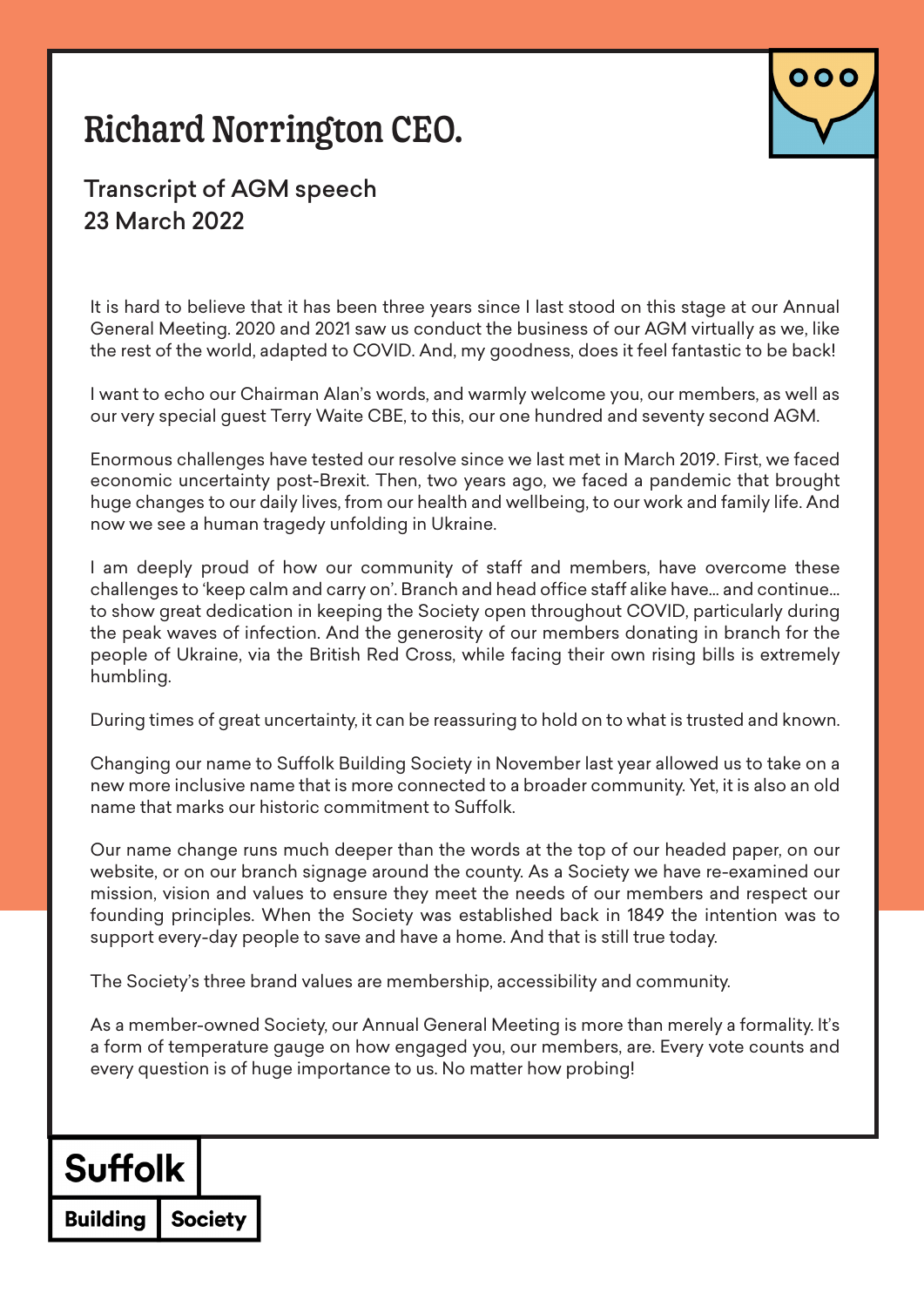

Naturally, our branch and customer-facing head office staff gain feedback from members every day, but for others, in support roles, our AGM is a chance for them to meet new …and not-so-new… members alike. It's a chance to 'read the room' and find out what really matters to our members.

This is in addition to the Smart-Money-People-review-platform that Alan has mentioned. And I'm delighted to announce that the reviews that you, our members, have left on our products and services have in fact put us in the running for two huge awards. Described as the Oscars of the banking world, we have received sufficient votes to reach the final in the categories of Best Specialist Mortgage Provider and Best Building Society. I'm reliably informed by our membership team that voting closes on the 4th of April and if you would like to vote for us there are fliers on your chairs signposting you to the web page. For those joining us this evening from home, our website blog has all the details. Put it this way, we won't discourage voting!

One of the ways in which we've engaged successfully with members in the past has been through our hugely popular member event programme. From a sunset cruise down the river Orwell to a fascinating talk at Sutton Hoo, members and staff alike thoroughly enjoy these opportunities to see the best of Suffolk.

Obviously COVID has curtailed all of this, so I'm thrilled to announce that we have our first member event taking place next month – beyond, of course, this evening's opportunity to hear from Terry Waite.

As part of our climate change ambitions, we have partnered with Suffolk Wildlife Trust. While we as a Society are all about safe homes for our communities, Suffolk Wildlife Trust wants to provide a safe habitat for nature. The two organisations have arranged a truly exclusive member event - a visit to a private nature reserve near Bury St Edmunds that isn't ordinarily open to the public.

If visiting Old Broom nature reserve appeals to you, you have until the end of March to register for one of the 18 places available. If you're watching online, all the details are on our website.

I've been lucky enough to have an insider tour at Suffolk Wildlife Trust's main site nearby at Lackford Lakes, so I'm very much looking forward to hearing how the event goes; and I'm equally enthusiastic about our two new savings products that encourage membership of the County's flagship nature charity. I'm also delighted to welcome representatives from the Suffolk Wildlife Trust here this evening as our guests.

Accessibility is our second core value.

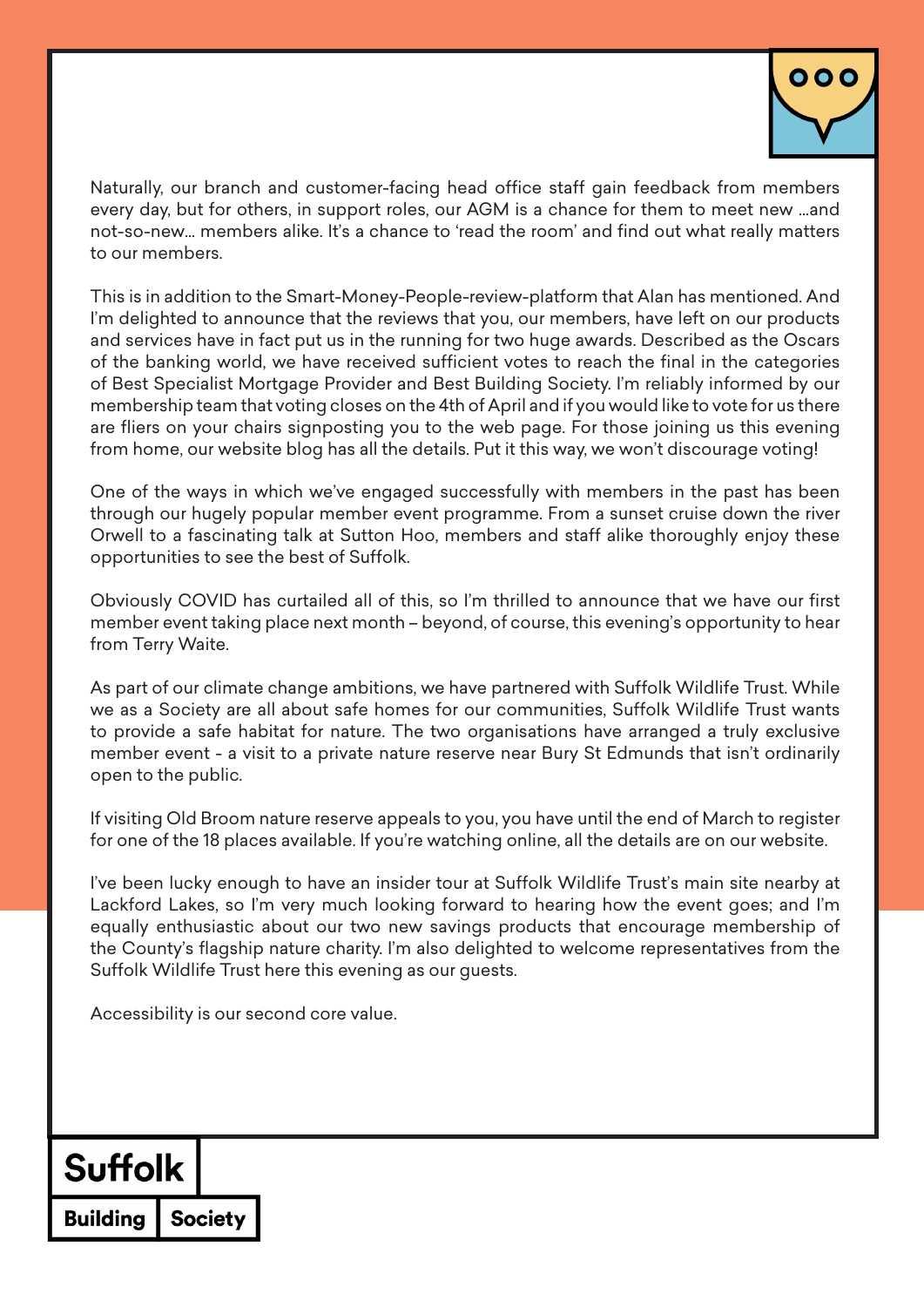

Although physical branches in the community are at the heart of our offering, we have made great strides in the last financial year to enhance our digital presence with two fantastic new websites: one for our members and one for our mortgage brokers. Some of our members generously gave their time before launch to 'test drive' the new sites and we very much appreciated their feedback.

'When will you be offering online savings?' is a question I am frequently asked. The answer is: this is absolutely a priority for us. When eSavings launches it has to be in harmony with the face-to-face experience we offer in branch. The 'bricks' and the 'clicks' must function seamlessly. This is, therefore, a huge undertaking and not one we will rush into at the expense of member experience.

On the subject of digital enhancements, we're in the final stages of completing a transformation project to upgrade our mortgage origination platform, to enable it to reflect our niche product proposition. This platform is the interface between our intermediary business and the Society. Now that our rebrand project is in our rear-view mirror, we can focus on going live with this upgraded system which will significantly improve the experience for staff, members and mortgage brokers.

Livestreaming our event this evening for the first time is not only a response to COVID, it is a response to the needs of members who may well have commitments at home or work and be unable to attend in person. Being more accessible is fundamental, as we attempt to be as inclusive as possible and reach a wider, more diverse audience.

As a mutual, we're driven by doing what's right, not what shareholders might demand; and, community is our third value. We have again been active in our local communities in this last year.

With the Society's drive to be more inclusive, we jumped at the chance to support Felixstowe WamFest, which showcased women of all ages in music and the arts across diverse genres.

Our Executive team-building day last summer was spent learning "bush-craft in the forest with the environmental charity Green Light Trust, supporting the Society's climate change commitments and mental wellbeing. Staff volunteering has always featured in the Society's DNA. Last year we helped with two environmental clean ups – one in Saxmundham and another on the beach in Southwold.

At the core of our community is the 161 staff of the Society, who support our members. I couldn't be more proud of the fantastic job they've done in extremely challenging circumstances. They've juggled working from home, home schooling and self-isolation to support all our members and keep branches open.

## **Suffolk**

**Society Buildina**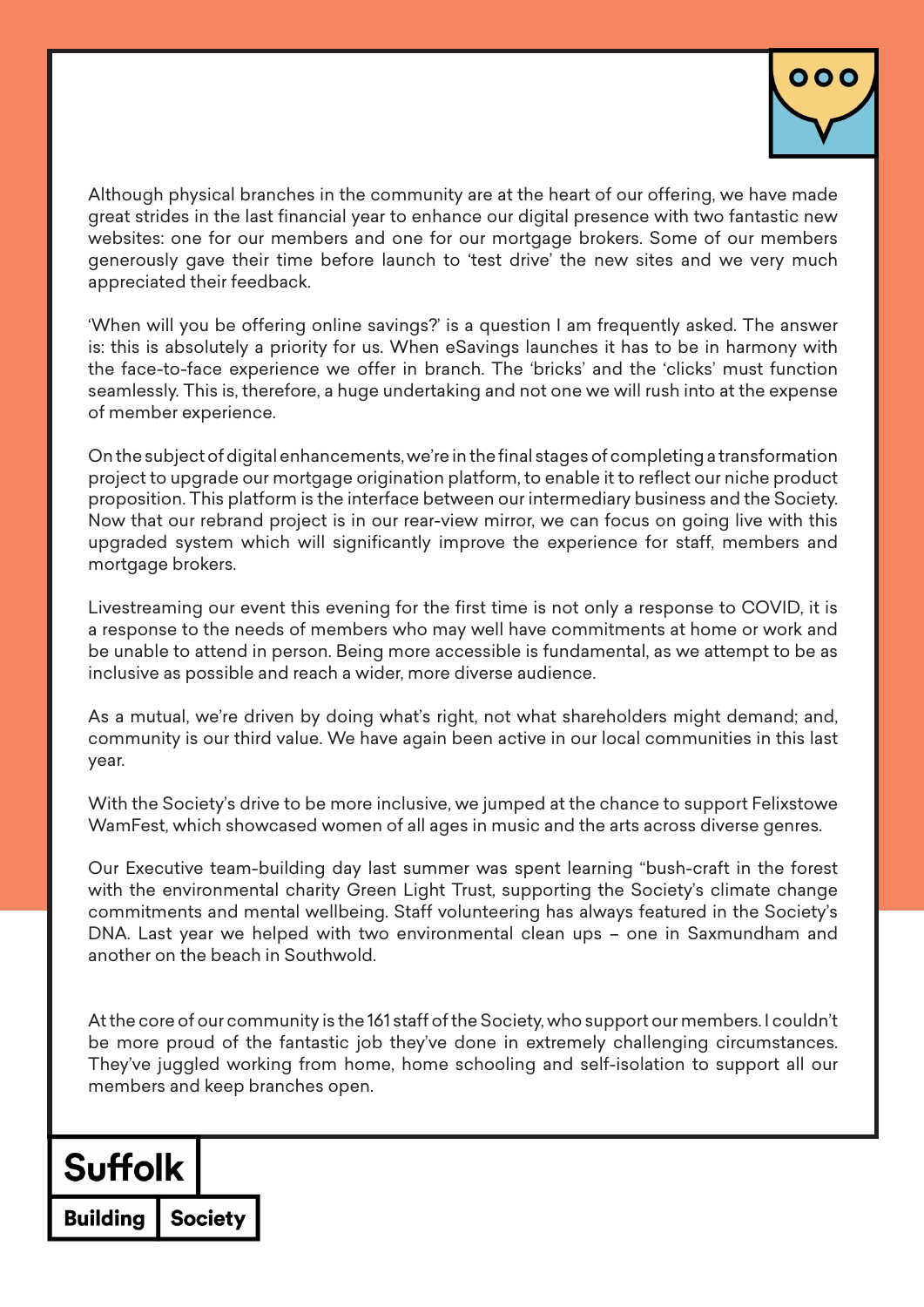

Not only have our teams navigated the pandemic professionally and personally, they've delivered a hugely successful name change project. It's been an enormous task spanning almost two years and involving every corner of the Society, for which I thank all our staff for a great job well done.

How our staff feel about working for the Society is incredibly important. Just as we value member engagement, we undertake regular staff surveys – on an anonymous basis – where we benchmark our staff's engagement against other organisations.

As a signatory to the Women in Finance Charter, we are committed to achieving 40% female representation in senior management positions by November 2024 (in November 2021 this was 33%). Earlier this month, we celebrated International Women's Day, by showcasing the experiences and achievements of some of our female leaders. We continue our commitment to diversity and inclusion to ensure a diverse workforce.

This is not just about doing the right thing. The most successful companies around the world embrace the benefits that result from diversity-of-thought and diversity of experience.

On the business-side, Suffolk Building Society has continued to focus its efforts on its strategic aim of offering carefully crafted lending products that are intended to meet the needs of customers, who may otherwise find it difficult to obtain a mortgage from larger organisations. Amongst the type of products that the Society offers are: self-build, expat and later life mortgages. Last year we re-introduced shared ownership and 90% Loan-to-Value mortgages, which support our mission of safe homes for our communities. This opens up home ownership for the next generation and helps to get them on the housing ladder.

On the savings side we continue to offer new products which meet members' needs and provide them with a safe home for their savings. With the pandemic ongoing, the Society continues to make electronic withdrawals easier and is offering more services via email, post and telephone – all with the aim of increasing accessibility.

By investing in our new "look and feel", in our branches, in technology, and in the environment, given the quality of the team at Suffolk Building Society, I believe we are setting ourselves on the best possible course to meet bold ambitions for our future and for those of our members.

It's impossible to talk of the future of the Society without a reference to the climate emergency. The 2021 United Nations Climate Change Conference, more commonly referred to as COP26, resonated with wider audiences more than ever before. Safeguarding the environment isn't a new priority for us but, as the climate crisis has deepened, so has our commitment to doing our bit.

## **Suffolk**

**Society Building**